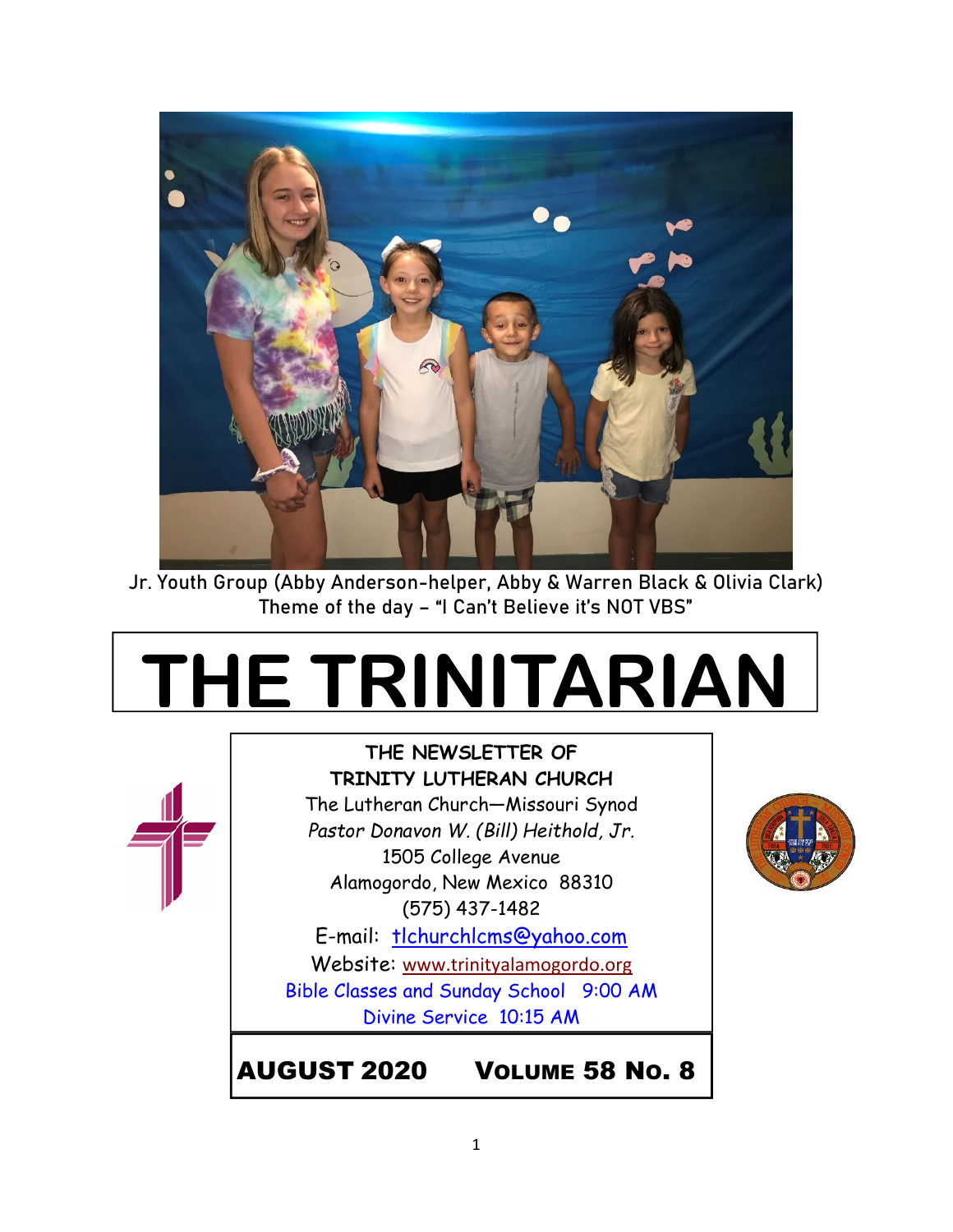## FROM THE PASTOR

**Heb. 10:24-25 And let us consider how to stir up one another to love and good works, not neglecting to meet together, as is the habit of some, but encouraging one another, and all the more as you see the Day drawing near.**

How are things going? Has this separating in many ways been a stress on your lives? Some of you have been back to church, others are still waiting until things settle down and cures or treatments and possibly even vaccines are developed to venture out.

It has been hard not seeing all of you but I hope you are not using the time we are having as an excuse. Yes, I know a person can get so used to staying away from church that it seems normal. When I was in High School, when the American Lutheran Church was heading down the wrong path that we now see with the ELCA, my Dad and our family quit going to church, not wanting to support the theological shift that was occurring. Right or wrong, it wasn't until I was in college that I started going back to church.

It wasn't until the family moved to Missouri from Nebraska that the family, as a whole started attending church again and I along with my three brothers all attended adult confirmation classes and confirmed that faith we were given in our baptisms.

Those of you who haven't attended for awhile, I would encourage you to contact others in the congregation that you may think about, touching bases from time to time, even if it is over the phone or computer. Others need to encourage others to love and good works even though we may not all be together.

I know many are concerned for their health, but don't let that be an excuse for not being in contact with others. How long and under what conditions are Christians to put aside the physical coming together? The virus is likely to be around for awhile. Will this virus or maybe some other keep us from other Christians? Will only the allowance of those outside the church to get together be the deciding factor? Is this thing all about fear or is it just being prudent in light of so many different views on the spread and control of infection from the virus?

Each of us needs to look at our own situation. If we are waiting until there is 0% chance of being infected, then none of us should get in a car or climb a ladder or, take a medication with all its contradictions.

I pray all of you are taking the opportunity to get the service online and if any of you would like to have communion in your home, now that many of you are homebound, let me know and continue praying that we will get past all this sooner than later.

Pastor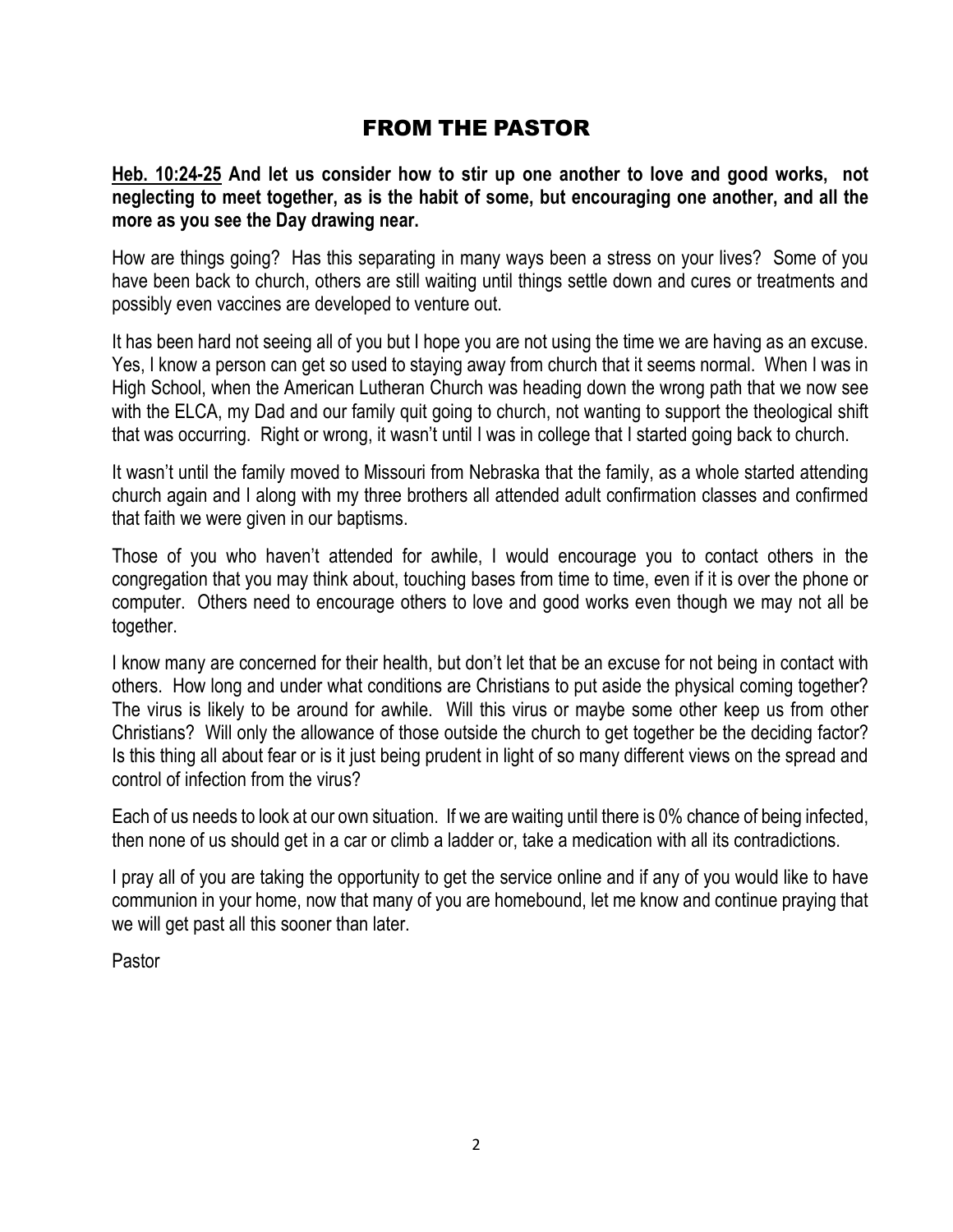## ELDERS MESSAGE

#### **PAWNS??**

In the 1975 Mel Brooks , non-politically correct satire movie, Blazing Saddles, the outlaw Mongo (played by Alex Karras a former Detroit Lions defensive tackle) punched out a horse and terrorized the town. While this scene became iconic of this movies' absolute absurdity, Mondo delivered a line that seems to set the tone for our lives today.

Mongo was asked a question and responded " Mongo not know, Mongo just a pawn in the game of life". Do you feel like Mongo? "Just a pawn in the game of life."

It certainly seems like we are all pawns with decisions about how we are to live our daily lives being made by "leaders" at the federal, state and local levels . The most disconcerting aspect of these decisions is that we are told one thing and a week or month later told to do the opposite because 'science' has proven it to be wrong.

But is the 'science' really 'science' or some political agenda driven pronouncement designed to **CONTROL** our behavior. And the media contributes to this confusion depending on who and what you watch , read or listen too.

All those people at every level seem to have forgotten this basic truth, GOD IS IN CONTROL, and has been forever. GOD's plan for everyone is the only plan that will win out in the end.

We can find solace in that fact, born out in the BIBLE and reinforced in the study of HIS Word. The power of prayer is evident every day of our lives. Our prayer chain is the living evidence that PRAYER WORKS.

We are truly not pawns in the games of life if we rely on GOD through prayer and believe in HIS power to control our lives.

JAMES R. WILKES, ELDER

## BOARD OF DIRECTORS

\*\*\*\*

The Board of Directors met on July 16<sup>th</sup>.

Jim Wilkes, Head Elder, reported he contacted Sarah Eikjer about playing piano for church services and possibly training on the organ with Garrett Anderson. She is agreeable to doing this. The elders decided to usher attending members out a pew at a time to avoid walking in the heat from the doors at the front of the sanctuary to visit the great room following the service. The elders asked that they be notified any time you have a need for care, i. e. hospitalized, need transportation, etc.

Vicki Leonard, Financial Secretary, reported total income for June was \$13,028.00 of which \$11,815.00 went to the general fund and \$1,212.00 went to special funds.

Cheryl Sandenaw, Treasurer, reported the following: General Fund income for June 2020 was \$11,816.00 (Envelopes + Loose Plate); expenses were (\$17,752.33) giving net loss of (\$5,936.33). Our year-to-date financial status: General Fund Income: \$102,610.28 (envelopes and loose plate); Expenses: (\$104,600.60) expenses exceeded income by (\$5,936.33.)

Cindi Anderson, Education Chair, reported: The Summer Youth Program is still going well. The group has taken on the job of setting up the flowerbed at the front of the church.

Allen Burmeister, Trustee Chair, reported the following actions: Painted Altar base, repaired and painted wall mounted candle holders, fixed water leak on one of the urinals. Garrett working on front flower bed. He reported the follow ongoing or new projects: When repairing urinal, a new leak was created, need to plant flowers in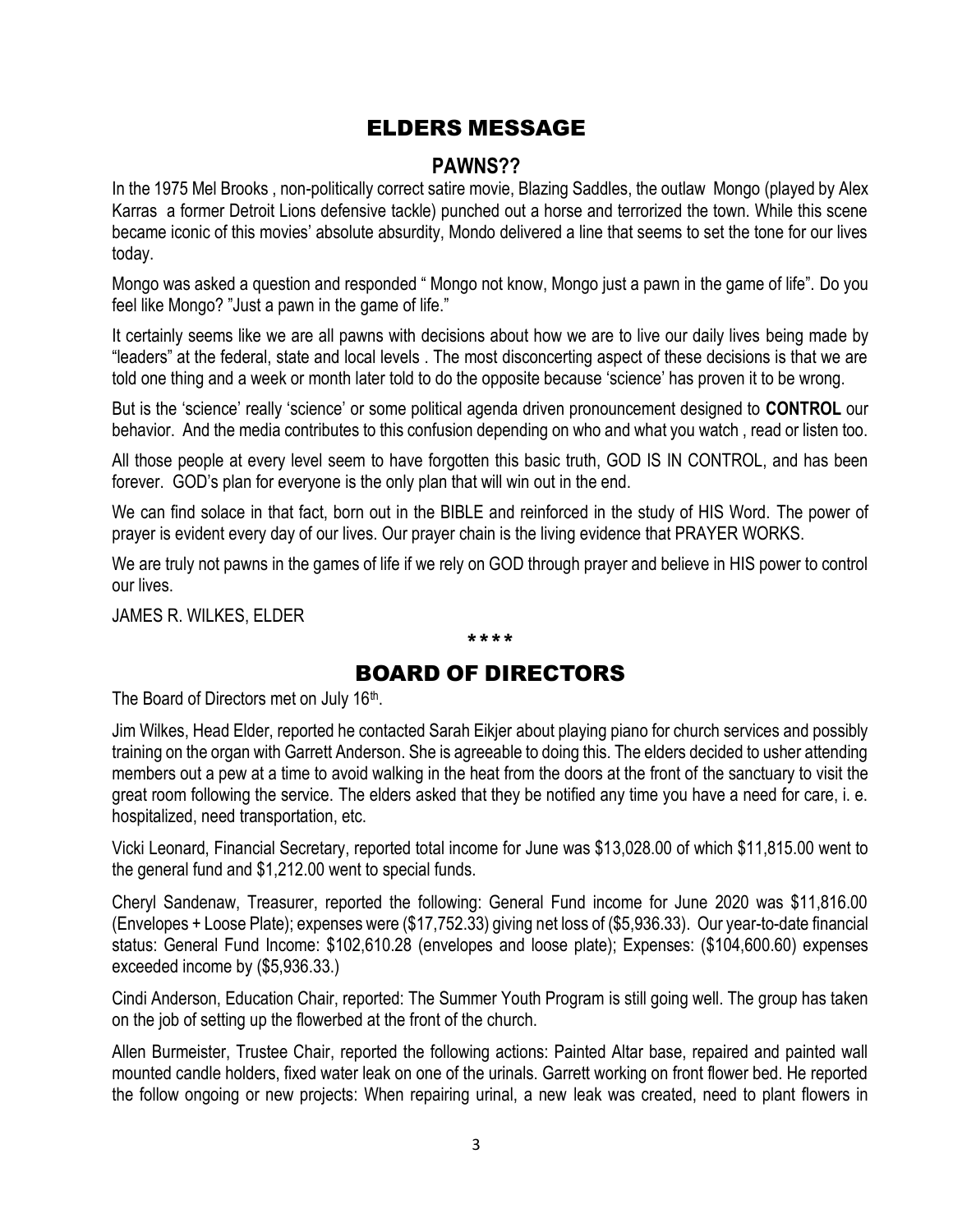flowerbed, several rocks in wall surrounding altar need to be re-installed. Allen asked that he be notified if anyone has concerns or suggestions.

Sandy Klose, Stewardship chair, reported that we currently have \$870.00 in memorial funds available. She asked for input for possible memorials.

**Unfinished business:** An investigation into the possibility of installing UVC lights in our heating/air conditioning system was made. Two companies were approached but only MGS responded with a proposed cost of \$1,897.59 to purchase and install the lights. The BOD voted to present the project to the congregation since the cost was greater than the \$1,000.00 limit imposed by our By-Laws. Due to COVID social distancing restrictions the decision was made to make an announcement after church services on July 19<sup>th</sup> and July 26<sup>th</sup> as well as send an e-mail to congregation members asking for a yes or no vote on the project. Bob Klose made the announcement and asked those present to sign a ballot on the issue; all votes were "Yes." On July 20<sup>th</sup> one of our members visited with Pastor Heithold and wrote a check the church for \$1,800.00! Bob Klose returned the signed proposal to MGS that afternoon.

New Business:

The BOD voted to set the date for the Congregational meeting for November 8, 2020.

Bob Klose, President

\*\*\*\*

### STEWARDSHIP

"But He said to me, "My grace is sufficient for you, for my power is made perfect in weakness." Therefore, I will boast all the more gladly of my weaknesses, so that the power of Christ may rest upon me." 2 Corinthians 12:9

This year, even with all its challenges, is really going by fast. We are beginning August and in three short months we will be doing congregation elections. It is always a struggle/challenge to find individuals who are willing to do God's work. We all have our reasons or excuses why we cannot or will not volunteer.

I am just asking you to please prayerfully consider accepting the challenge of doing God's work. You can rest assured that if He calls you to do His work, He will also provide for you anything you need. If you choose not to do His work, you will have no idea how many blessings you could be missing out on. I guarantee, you will be blessed if you do God's work.

I pray for our church and congregation regularly. I pray that you are well, physically, emotionally, and spiritually. As I said last month, we have much and many to be thankful for. May God continue to bless you as you seek to serve Him at Trinity Lutheran Church.

God's Blessings, Sandy Klose, Stewardship Chairperson

#### \*\*\*\*

### FINANCIAL STATUS

Cheryl Sandenaw, Treasurer, reported General Fund income June was \$11,816.00; total expenses were  $(\$17,752.33)$  giving us a net loss of  $(5,936.33)$ . Our year to date income is \$102,610.28 while year to date expenses were  $(\$104,600.66)$  for a net loss of  $(\$1,990.32)$ . Cheryl reported that, as of June 30<sup>th</sup>, we had \$41,982.92 available. As you can see, we are "holding our own" financially. However, not is not the time to become complacent! Please continue your giving. Bob Klose, President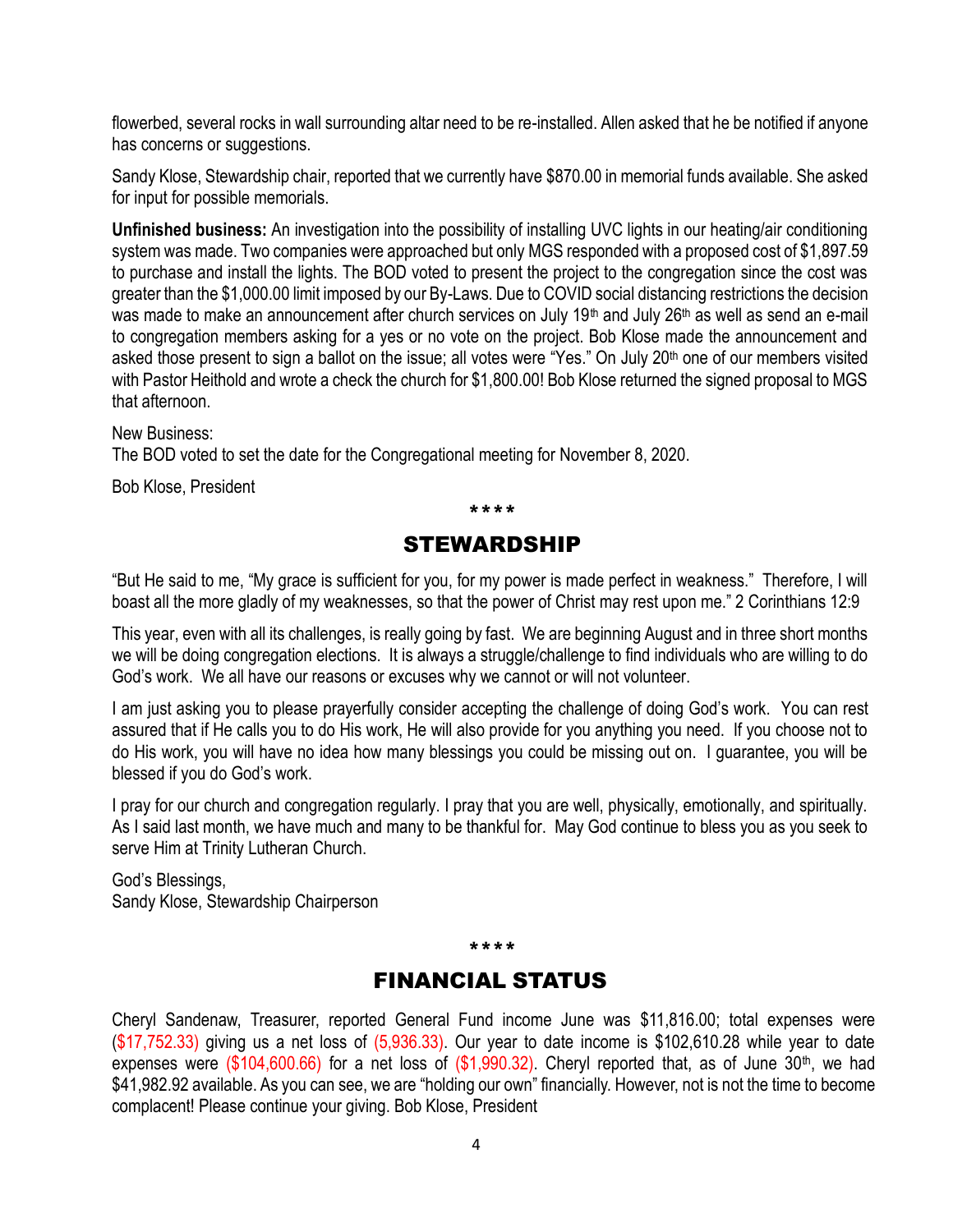#### CHRISTIAN COURAGE **Balanced Living Column by Edward A. Jenne This Day Magazine, July 1953**

The great enemy whom we must constantly fight is fear. It dogs our steps from infancy to the grave. It depletes our self-confidence and enlarges our troubles by making mountains of molehills. It makes us jumpy and miserable. It pounces upon us, especially when we are alone. It fills us with painful feelings of helplessness and insecurity – a dread enemy indeed. And we can't fight it alone.

The one real remedy for fear is complete trust in a loving and omnipotent heavenly Father. We must do as Peter did when he began to sink beneath the waves of Galilee – turn to God and cling to His outstretched hand.

Basically, we must achieve a reorganization of our lives, a changed attitude and outlook. We must overcome our preoccupation with and excessive interest in material things, and instead cultivate spiritual values. Things of earth are transitory, easily lost, unsatisfying for the long pull. We need a footing on the Rock of Ages. That is our basic need.

And this necessitates getting right with God through repentance and faith in Christ, our Savior. Sin breeds guilt and unhappiness. That is God's truth and inescapable moral law. It is also a law of psychology. Until we solve the problem of sin, we have no genuine security. We need reconciliation with God above everything else. Once we have that, we become new creatures. God then becomes our loving Father and takes over our lives, leading and guiding us, and finally climaxing His guidance and protection with a blessed eternity beyond the grave.

Sin makes cowards of us all. An accusing conscience breeds fear. The specter of an uncertain eternity ahead fills men with disquiet and dread. Guilt is also a prime cause of mental and emotional ills and personality disorders. That guilt must be removed. And the only way it can be removed is through *forgiveness,* the forgiveness of a gracious God.

Many people have the mistaken idea that Christianity is primarily a system of ethics, a moral code, a long list of do's and don'ts, something burdensome and disquieting to the conscience. This is not so. Christianity has at its center the Gospel of Christ. It is a religion of FORGIVENESS. It is something joyful. It offers man forgiveness of sins through faith in Christ, the great Sin-bearer for all the world, reconciliation with God, sonship with the Creator of all, and finally a blissful eternity.

This assurance of forgiveness allays the basic fear of man, fear of an offended God, dread of retribution for wrongs committed, fear of death, fear of judgement to come. "Ye shall know the truth, and the truth shall make you free." The unquiet heart finds peace and serenity in God. The soul is buoyed up by Christian courage. "All things work together for good to them that love God."

"The Lord is my Shepherd." If you can say that, all is well. No, this will not mean an end of all your troubles. But it will change your attitude toward them, and this is all-important. From then on everything will fall into new perspective. Your life will no longer be an aimless, purposeless march to the grave, into the domain of the king of terrors, but a pilgrimage according to God's blueprint toward your ultimate home in heaven.

Trouble? Of course, you'll have troubles. But you'll recognize them as coming from the hand of a loving God, as serving His purposes and preparing you for your eternal inheritance. And that realization will make a world of difference. It will cast a halo over trouble and drudgery.

Faith in God can see you through such a devasting experience as the loss of a loved one through death, by lifting your tear-strained face to the vision of a happy reunion beyond the grave. For Jesus is the Resurrection and the